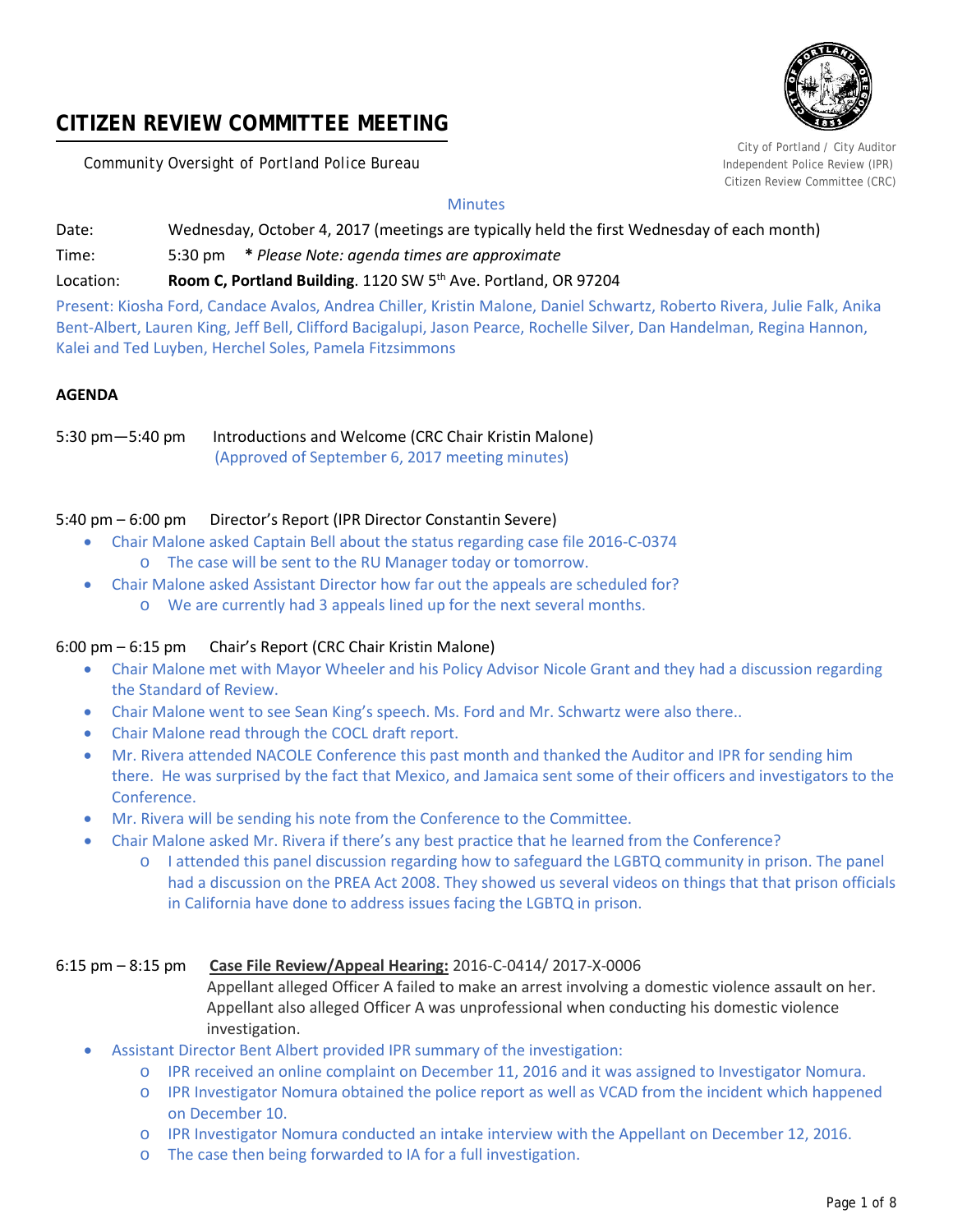- Chair Malone asked Assistant Director Bent-Albert about when did the Appellant made a request to mediate? o It was after the disposition of the complaint.
- Captain Bell provided IA summary of the investigation:
	- o The case was assigned to IA Investigator Lori Smith on February 8, 2016. The first thing she did was reviewing the photos taken during the initial investigation by the Officer. She also pulled the 911 audio call.
	- o Investigator Smith re-interviewed the Appellant to get some additional information as well as the Appellant's apartment manager who was a witness to some of the incident.
	- o Investigator Smith tried several times to contact the Appellant's husband, but she was not able to get in touch with him.
	- o Investigator Smith also interviewed the 2 involved Officers.
- Chair Malone asked Captain Bell, about the additional photograph?
	- o Appellant did let investigator Smith know there were additional photographs that was taking the day after, but IA did not receive those photographs.
- Assistant Director Bent-Albert made a comment that Investigator Smith did requested for the photographs to be sent over via email, but they were never emailed.
- Dr. Silver, the Appellant APA made a comment she asked the Appellant to send those photographs in after meeting with her. The Appellant also asked to mediate with the Officer and he refused.
- Ms. Ford asked Captain Bell if there was a domestic violence report written for the incident? o It is possible that it wasn't written. I will have to check
- Lt. Pearce, the RU Manager in this case made a comment the Officer did write a report documenting the domestic dispute between both sides. He also gave the Appellant domestic violence information resources that Officer required to give.
- Assistant Director Bent-Albert made a comment to Lt. Pearce that Ms. Ford was trying to clarify if the report writing requirements were satisfied based on the information at the time.
	- o Yes.
- Ms. Chiller asked Captain Bell about the additional photographs submitted by the Appellant. Were those photos seen by IA investigator Lori Smith, or the RU Manager?
	- o No they were submitted after the investigation has been completed.
- Lt. Pearce made a comment there were numerous photographs taken by the Officer that night.
- Chair Malone made a comment without sending the case back so the RU Manager can see these photos, the Committee cannot consider them as part of the case.
- Ms. Avalos asked Assistant Director Bent-Albert about the photos that were attached with the appeal letter. were they the missing photos this case?
	- o I wouldn't say they are "missing". They were never provided to IA.
- Ms. Ford raised some concerns about whether the RU Manager received all the materials needed to make his decision on the findings as well as the special domestic violence report that should've been written.
- Lt. Pearce made a comment not all domestic related crimes are mandatory arrest. It has to rise to a certain level. In this case, it was a domestic violence harassment. It is not a mandatory arrest crime.
- Ms. Ford asked Lt. Pearce if physical touching can be considered as harassment? o Yes.
- The Appellant made a comment that based on the RU Manager's comment, it sounds like her husband didn't hit her hard enough for the police to make an arrest.
- Chair Malone made a comment she is having hard time moving the case forward to the Appeal Hearing since there were multiple photos taken by the Appellant that have not been seen by the RU Manager.
- Ms. Avalos asked Assistant Bent-Albert if there's a precedence for what happens when evidences are submitted after the case has been closed?
	- o It is up to the Committee to decides whether to send the case back and have those photos be a part of the investigation.
- Ms. Falk made a comment the additional photos could've influenced the RU Manager's findings decision.
- The Appellant made a comment she tried to send the photos to Investigator Smith, but she doesn't know why it didn't show up in her sent box.
- Mr. Rivera asked the Appellant how many officers were present that night?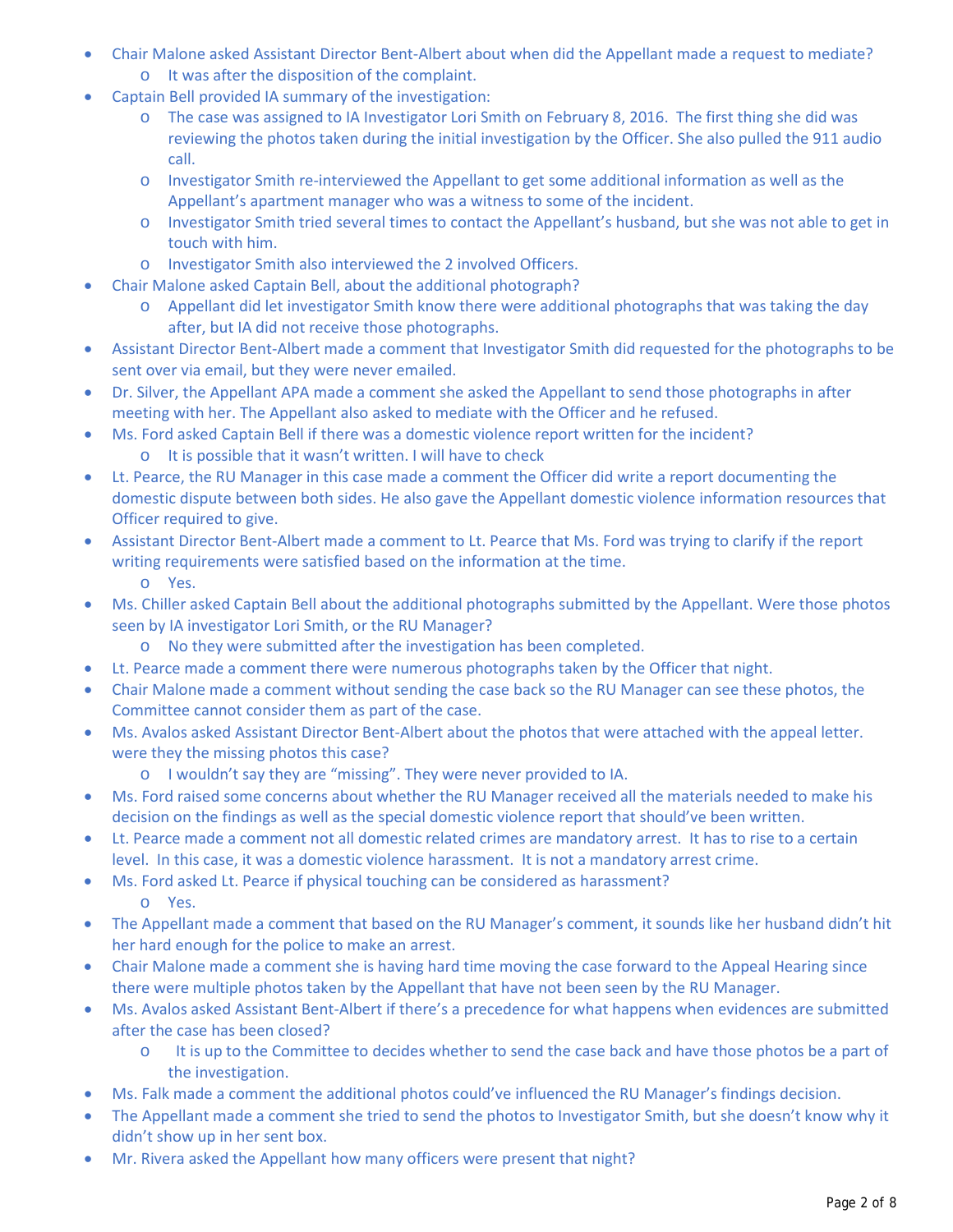o Two.

- Mr. Rivera asked Captain Bell how officers are trained to interview and capture evidence in a domestic violence case?
	- o Its varies from case by case basis. If there are signs of a disturbance inside the house like a broken lamp, over turn furniture's, etc. That is something that the officer would take pictures of. If a person is claimed that he/she been punched then the officer is encouraged to take pictures of.
- Ms. Falk asked the Appellant how many officers were taking photos?
	- o It was just Officer B.
- Mr. Rivera asked the Appellant who interviewed her?
	- o Officer B interviewed me Officer A walked passed me acknowledged me and then went to talk to my husband.
- Several members of the Committee raise concerns about the family abuse supplemental report not being written.
- Captain Bell made a comment the Family abuse supplemental report have a lot of check boxes. For example, one of the check boxes asked if either party own a weapon or have access to weapon. The domestic violence report was developed in conjunction with Portland State University in order to identify factors so that they can rate these cases on a lethality scale.
- Ms. Falk asked if it is possible that the RU Manager reviewed this document, but the Committee didn't?
- Assistant Director Bent-Albert made a comment she had the copy of the report written that night and it was a police report.
- The Committee had a discussion regarding should the Committee votes to send the case back? Some ideas being brought up were: Interviewing the husband to find out his side of the story, photos that were sent after the investigation was closed, photos that the Officer should've taken, whether if the Officer completed a domestic violence report, if not then he should be debriefed about it, the Officer should've asked the Appellant if she acted in self-defense when she scratched her husband's neck.
- Public comments:
	- o Mr. Handelman made several comments:
		- **IPR or IA could've subpoena the husband.**
		- **The Committee should take a look at the domestic violence form so see what it looks like.**
		- **Both Officers who responded to this domestic violence call were males while it should be a male** and a female.
	- o The Appellant made a comment if the Officer did fill out a domestic violence form then it is worth looking into since it will show that the Officer did his job correctly.
- Ms. Falk made a motion to move the case forward to the Appeal Hearing. This was seconded by Mr. Schwartz:
	- o Ms. Ford: NO, the case should be sent back for additional investigation.
	- o Ms. Avalos: YES.
	- o Ms. Chiller: NO, the domestic violence report needs to be looked at to see if the officer filled out one.
	- o Chair Malone: YES.
	- o Mr. Schwartz: YES.
	- o Ms. Falk: YES.
	- o Mr. Rivera: YES.
- The Appellant provided her testimony regarding her case:
	- o The Appellant and her husband got into an argument and he picked her up, pushed her against the wall, and strangled her with both hands. She responded by scratching his neck.
	- o She got away and ran into the bedroom and the husband followed inside and pick her up by the neck again and pushed her against the bed.
	- o She screamed and told him she is going to call the police. She was making her way out to the patio area to make the call to 911, her husband followed her out, grabbed her wrist to try and pulled her back.
	- o When both officers arrived, she stood outside with Officer B while Officer A interviewed her husband. She recalled hearing Officer A and B discussion of her incident as "just some drama".
	- o Officer A asked the Appellant what happened tonight and whether if she spits on her husband?
	- o Officer A asked the Appellant if she received any bruises from tonight and she pointed the bruises out to the Officer, and his response was "that didn't happen tonight, did it?".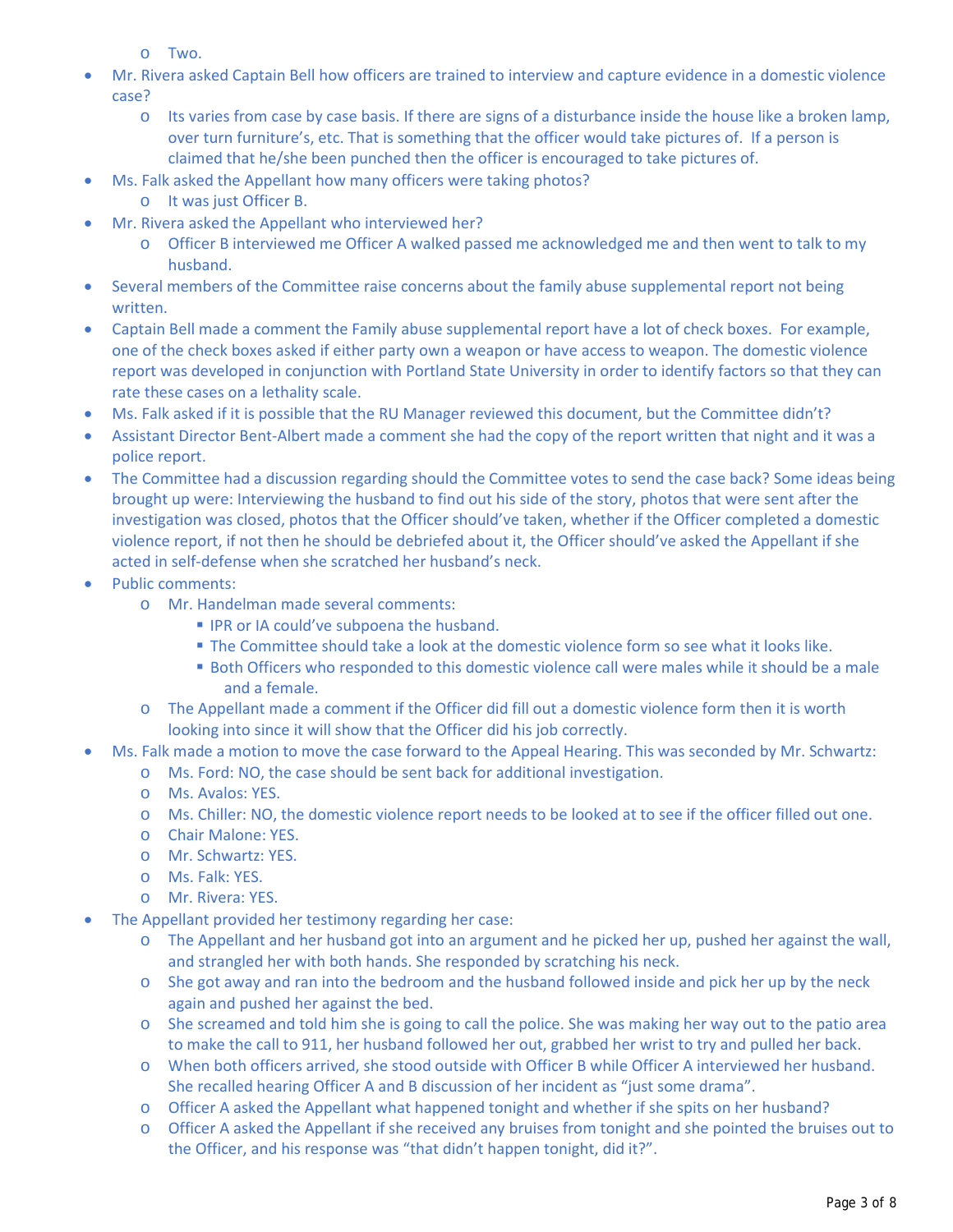- o The Appellant called her landlord to come over and be her witness.
- o The Officers are supposed to be neutral, but both the officers were joking and laughing while escorting her husband out of the apartment.
- o After her husband left, Officer A gave her information about domestic violence.
- o The Appellant later realized that her husband took the key to the apartment and car. She feared that since since he didn't get arrested, he could've come back later during the night.
- The Appellant's APA made some comments on her behalf:
	- o The Appellant was in fear for her life and Officer A didn't pay attention to her at all and went to the husband instead. Determine based from what the husband said what should take place.
	- o Officer B was the one who interviewed the Appellant about what happened that night.
	- o Officer A did not protect the Appellant by arresting the husband and chose to let the husband leave with the Appellant's keys.
	- o Officer A should've taken this case more seriously instead of saying "it's just a bunch of drama".
- Lt. Pearce provided the RU Manager explanations of the findings:
	- o Regarding to allegation 1, based on the domestic violence directive, the crime that was committed here was harassment which is not a mandatory arrest. Both parties had marks on them. Domestic violence directive also had no requirement regarding who should the officer interviews first. The Officer did talk to both party. There was not enough evidence the Officer saw at the time to say that it was an assault. The Appellant and her husband both admitted to pushing each other. It is not a mandatory arrest unless there are injuries from the pushing. In this case, there's no way to prove the injuries were caused by pushing. There was not enough evidence based on Investigator Smith's interview with both Officers, the Appellant, and the police report to substantiate the allegation.
	- o The debriefing part in this case is where the Officer can learn from this and improve upon.
	- o Regarding to allegation 2, the Appellant claimed Officer A was laughing while conducting interview with her husband. Investigator Smith asked the Witness specifically if she thinks the Officer was unprofessional. The Witness said, "I didn't think that they were rude, but they were kind of short on the situation".
- Ms. Falk asked Lt. Pearce about an apart in the transcript where the Witness describing Officer A laughing when she suggested about taking the husband off the lease.
	- o Signing someone off the lease is a civil issue. They had that discussion when the Officers were leaving after conducting the interviews. Someone's perception of the Officer may or may not have been laughing does rise to a level of violating the directive.
- Ms. Chiller made a comment the fact that they were laughing during an emotionally charged incident while the Appellant was still present brings up questions of the Officer's lack of judgement and professionalism.
- Chair Malone made a comment it seems like there was a point where Lt. Pearce made a comment about how it was great to have a Witness who can give a better parameter regarding whether someone is professional or not and then the Witness started talking about how she thought Officer A was unprofessional. Both the Appellant and the Witness said the Officer was being unprofessional.
- Lt. Pearce made a comment the allegation was specific about Officer A being unprofessional while conducting a domestic violence investigation. The context of the Officer discussing a civil matter with the Witness while leaving the apartment doesn't fit the allegation.
- Ms. Avalos made a comment perception is important when it comes to professionalism. She was wondering what is Lt. Pearce's perception regarding this situation?
	- o To me, I see a separation between the two. there was a domestic violence investigation and then this at the end when they were leaving.
- Ms. Falk asked Lt. Pearce if he thinks the domestic investigation was consider as over when they are done asking questions and that was why it wasn't a violation of the directive.
	- o No. To me the simple act of an Officer laughing doesn't rise to a level where the Officer violates a directive.
- Ms. Falk made a comment that the Witness described the Officer laughing was "a bit" unprofessional and the allegation doesn't specify how unprofessional.
- Ms. Chiller also agreed with Ms. Falk that the Officer laughing within the present of the Appellant was unprofessional.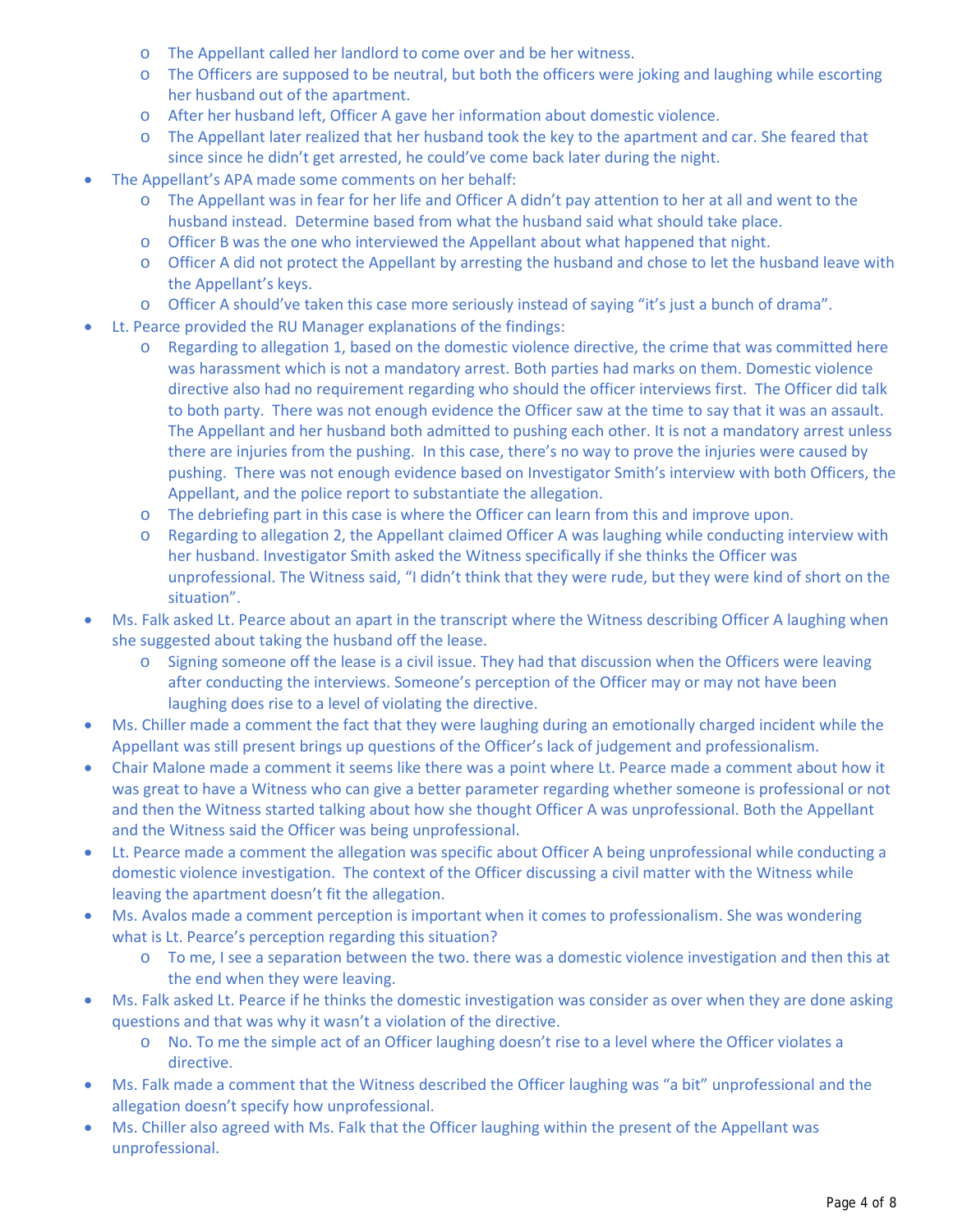- Lt. Pearce made a comment that he can understand people's perception and that is something he can discuss with the Officer during the debriefing stage.
- Ms. Rivera made a comment according the Appellant, the Officer was laughing while talking to the husband inside the apartment.
- Lt. Pearce made a comment one person said that she thought she heard it while Officer B stated that he did not hear Officer A laughing.
- Mr. Rivera made a comment he went on a ride along before and the Officer he wrote with took every call he encountered very seriously and did not laugh and were sensitive about each situation, but it doesn't seems like the Officer acted professionally in this case.
- Ms. Avalos asked Lt. Pearce how does he balance between different situations since the Appellant said she heard the laugh when Officer A was interviewing her husband and then the Witness came later after the incident and she also heard the Officer's laughed?
	- o In the heart of this domestic violence investigation, you have one person said yes, they heard while the other person said they didn't hear. The Witness heard the laugh as they were leaving the apartment, the domestic violence investigation is essentially over so to me, so there's a separation there. The phrase of "a little bit" unprofessional does not rises to a level of violating of the directive in a context of this situation.
- Chair Malone made a comment that she can see why the RU Manager can make the finding of Not Sustained based on conflicting statements. Ms. Ford, Ms. Falk and Ms. Chiller disagreed. The Directive stated that Officers have to strive to be at the highest level of level of professionalism. A bit unprofessional is still unprofessional.
- Ms. Chiller made a comment to LT. Pearce Officer A stated that there's no evidence that the Appellant was strangle.
	- o The Officer did ask the Appellant about her losing consciousness and her not able to breathe because she stated that she was strangled.
	- Ms. Falk asked Lt. Pearce if there's a difference between strangulation and choking?
		- o Strangulation is what the crime is called.
- Ms. Chiller asked Lt. Pearce if officers are trained to recognize bruising might not show right away?
	- o Yes. Keep in mind the Appellant admitted that the bruising from her stay at the hospital.
- The Appellant's APA made a comment that there's also a potential for internal bruising as well. The Officer in this case did not take that into consideration or following up with the Appellant and see if she has any issues.
- Ms. Chiller asked Lt. Pearce if it is a normal practice for Officer to follow up with the domestic violence victim? o Yes. Any domestic violence case gets followed up with family services division.
- The Appellant made a comment that no one follow up with her. She also has literature that talk about how bruises don't show up right away after a strangulation.
- Chair Malone asked Lt. Pearce how he was so sure that this was a harassment instead of an assault?
	- o Essentially, we have to look into what evidence you have in front of you. There were pushing and shoving, but there's no injuries.
- Ms. Chiller made a comment she doesn't see the Officer asking the Appellant if she was in imminent danger.
- The Appellant made a comment she was scared for her life when she found out at 11 PM at night that her husband got the key to the house.
- Mr. Falk asked the Appellant if she told the Officers that she was scared for her life?
	- o They should've known because I was shaking and crying.
- Ms. Chiller asked Lt. Pearce if there's any training or protocol that Officers received in this type of situation to determine if a person is in imminent/ serious injury?
	- o I couldn't tell you what training Officers being provided now, but Officers gone through basic and academy as well as being assigned with a Training Officer for the first year to 15 months.
- Mr. Schwartz asked the Appellant if either Officer asks her if she was imminent danger? o No.
- Ms. Chiller asked the Appellant if she told the Officer about her scratching her husband's neck? o Yes.
- Ms. Chiller made a comment that she can't understand why there's so much emphasis on the husband's injury even though it was a self-defense.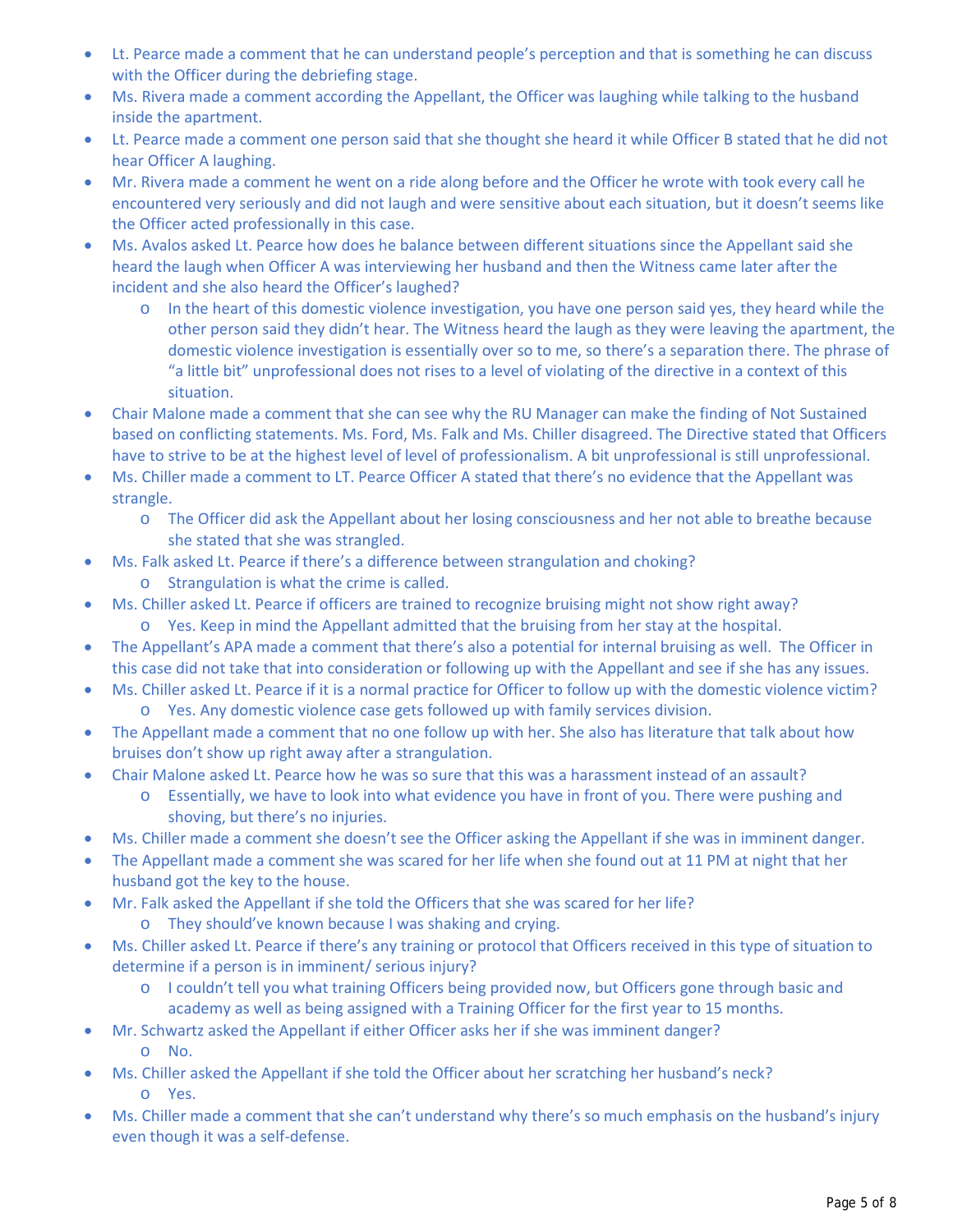- Mr. Falk asked Lt. Pearce if scratches can be used as evidence that an assault had occurred and that the Appellant was in imminent danger?
	- o The scratches were the only evidence that an assault occurred and that was on him. We also don't have the statement from the husband.
- Several Committee members had a debate on whether the Officer had probable causes to arrest the husband. Committee members argued the fact that the Appellant scratching her husband's neck show that she was scared for her life.
- Public comments:
	- o Ms. Luyben made a comment she worked with domestic violence victims in the past and back then, a person can file a criminal complaint and have the other person arrested. The Officer should've taken the case more seriously.
	- o Mr. Handelman made several comments:
		- **Questions the Investigator can ask the husband if the officer was laughing should the Committee** sends the case back.
		- There should be a debriefing added into allegation 2.
		- The fact that Officer B did not hear the laugh sounds like he was trying to protect his partner
		- **Officers should receive more gender bias training.**
		- **Specialists who are trained to handle domestic violence should've been handling this case instead** of regular patrol officer.
	- o Mr. Soles made a comment he was very disturbed by the Officer laughing. Domestic abuse is a very serious issue in this country.
- The Appellant made some rebuttal comments:
	- o She thanked the Committee for the discussion on her case tonight.
	- o The husband took the key to her car even though the car is not under his name.
	- o She doesn't trust the police to do their job.
	- o She is upset at the Officer was not doing his job correctly. She doesn't hold it against him personally and just want him to do his job right.
- Appellant's APA made some rebuttal comments:
	- o What happened to the Appellant was a miscarriage of justice since the Officer failed to protect her.
	- o The Appellant offered to mediate with the Officer and he refused.
- Ms. Ford made a comment they both support the Committee sending the case back for additional investigation so the RU Manager can look at the additional photos taken by the Appellant and to also look into the domestic violence report as well as a possibility of adding another allegation failed to write a report.
- Chair Malone made a comment she doesn't support sending the case back.
- Ms. Chiller expressed concerns about the Bureau not doing a follow up visit with the Appellant after the incident.
- Captain Bell made a comment due to lack of resources, not all domestic violence cases get a follow up.
- Mr. Schwartz made a motion to affirmed Bureau's findings regarding to allegation 1. This was seconded by Chair Malone:
	- o Ms. Ford: Abstained, the case should've sent back for additional investigation to flush out issues addressed by Committee members.
	- o Ms. Avalos: YES, there's not enough evidence to conclude that the Officer could've make the arrest
	- o Ms. Chiller: YES, based on the standard of review
	- o Chair Malone: YES, based on the standard of review
	- o Mr. Schwartz: YES, based on the standard of review
	- o Ms. Falk: NO, the Officer violated Bureau directive
	- o Mr. Rivera: NO, the Officer could've arrested the husband
- Ms. Chiller made a motion to challenged Bureau's findings regarding to allegation 2. She proposed the finding of Sustained. This was seconded by Ms. Falk:
	- o Ms. Ford: YES, the Officer laughing was unprofessional even if it the Witness described it as "a bit".
	- o Ms. Avalos: YES, based on the Appellant and Witness testimony.
	- o Ms. Chiller: YES, based on the Witness testimony.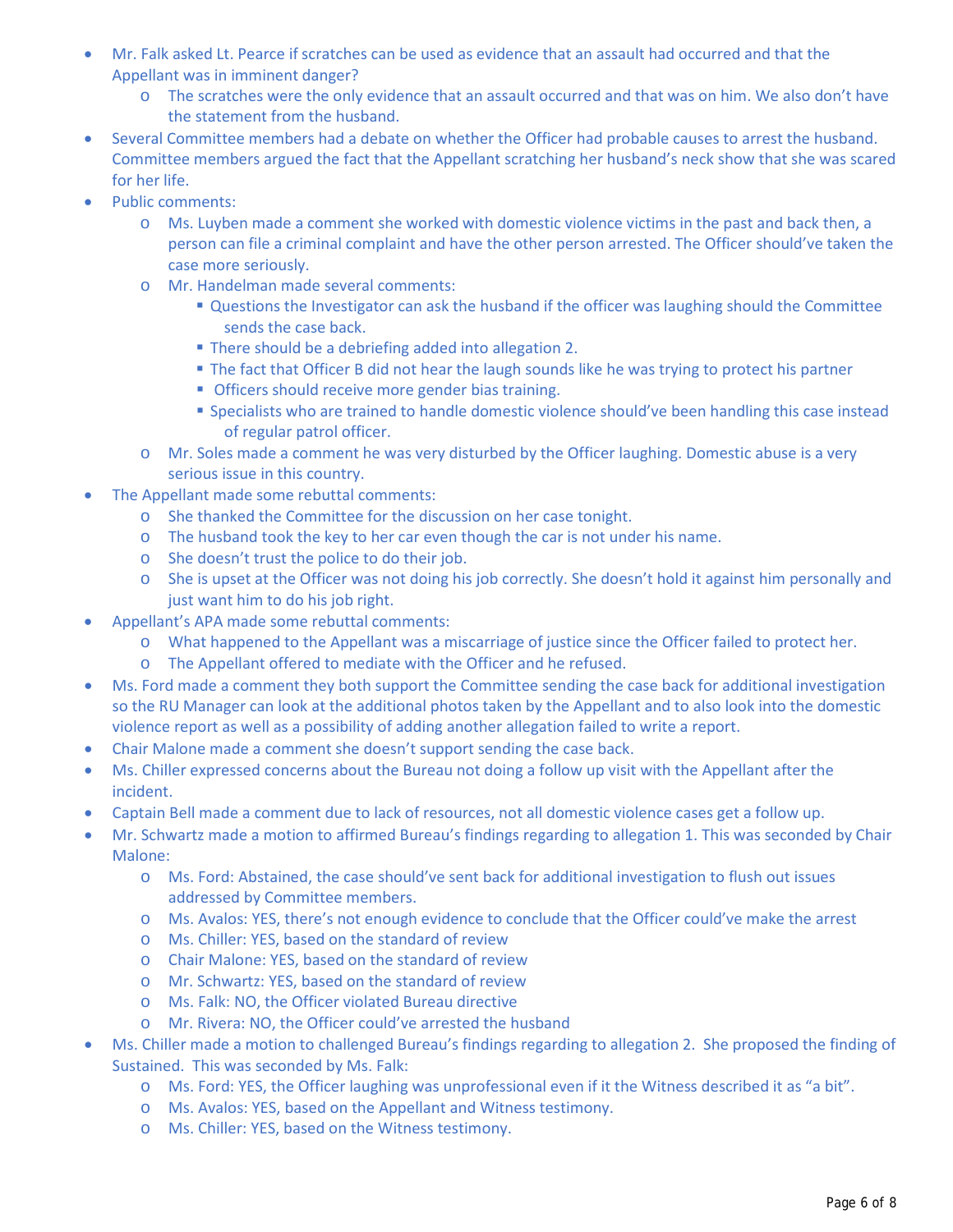- o Chair Malone: NO, based on the standard of review, a reasonable person can come to the finding of Not Sustained.
- o Mr. Schwartz: YES, based on the Witness statement. Officer should not be laughing within earshot of the Appellant who had experienced domestic violence.
- o Ms. Falk: YES, the officer was unprofessional based on the Witness testimony.
- o Mr. Rivera: YES, given the statement of the Witness and the Appellant.

# 8:15 pm—8:35 pm Workgroup updates: Please provide the following information —

- 1) Brief summary of the goals and objectives of your workgroup
- 2) Date of last meeting
- 3) Brief summary of the work done at your last meeting
- 4) Next scheduled meeting
- 5) Main topic to be discussed/addressed at the next meeting
- 6) Any assistance from IPR or CRC needed to achieve your goals

#### ACTIVE WORKGROUPS

# 1. Outreach Workgroup (5 min.)

**MISSION STATEMENT: The Outreach Workgroup engages the community to raise awareness about the Citizen Review Committee (CRC), gather concerns about police services and accountability, and identify issues for the CRC to address. Following up with appellants and others community requests will supplement current work group tasks. Additionally, outreach committee members will serve as point for ongoing communications with IPR, the City, the Bureau, community members and/or act as the face of CRC.**

Chair / Members: Neil Simon, and Roberto Rivera

IPR staff: Irene Konev, Community Outreach Coordinator

# 2. Recurring Audit (5 min.)

**MISSION STATEMENT: The Recurring Audit Workgroup seeks to improve accountability of IPR and the Portland Police Bureau by reviewing closed cases to ensure procedures, policies and protocols are followed and will recommend improvements, if necessary.**

Chair / Members: Vanessa Yarie, Bridget Donegan, Daniel Schwartz and Jeff Bissonnette

# 3. Policy and Protocols (5 min.)

# **MISSION STATEMENT: The Policy and Protocols Workgroup examines CRC jurisdiction and the standard of review and recommends action to the CRC. Additionally, the workgroup will review community letters/input on policy issues and police bureau issues and present findings to full CRC.**

Chair: Kiosha Ford / Members: Julie Falk Julie Ramos, and Kristin Malone

- Ms. Falk and Ford are trying to meet with Commissioner Eudaly
- Chair Malone made a comment the Workgroup should try and meet soon.

# 4. Crowd Control Workgroup (5 min.)

**MISSION STATEMENT:** The Crowd Control Workgroup examines existing crowd control policies, training, and tactics of the Portland Police Bureau, reviews crowd control best practices, legal standards and other information, and makes appropriate recommendations.

Chair /Members: Michael Luna

- Ms. Avalos would like to join this Workgroup and as well as Outreach.
- 5. Use of Deadly Force Workgroup (5 min.)